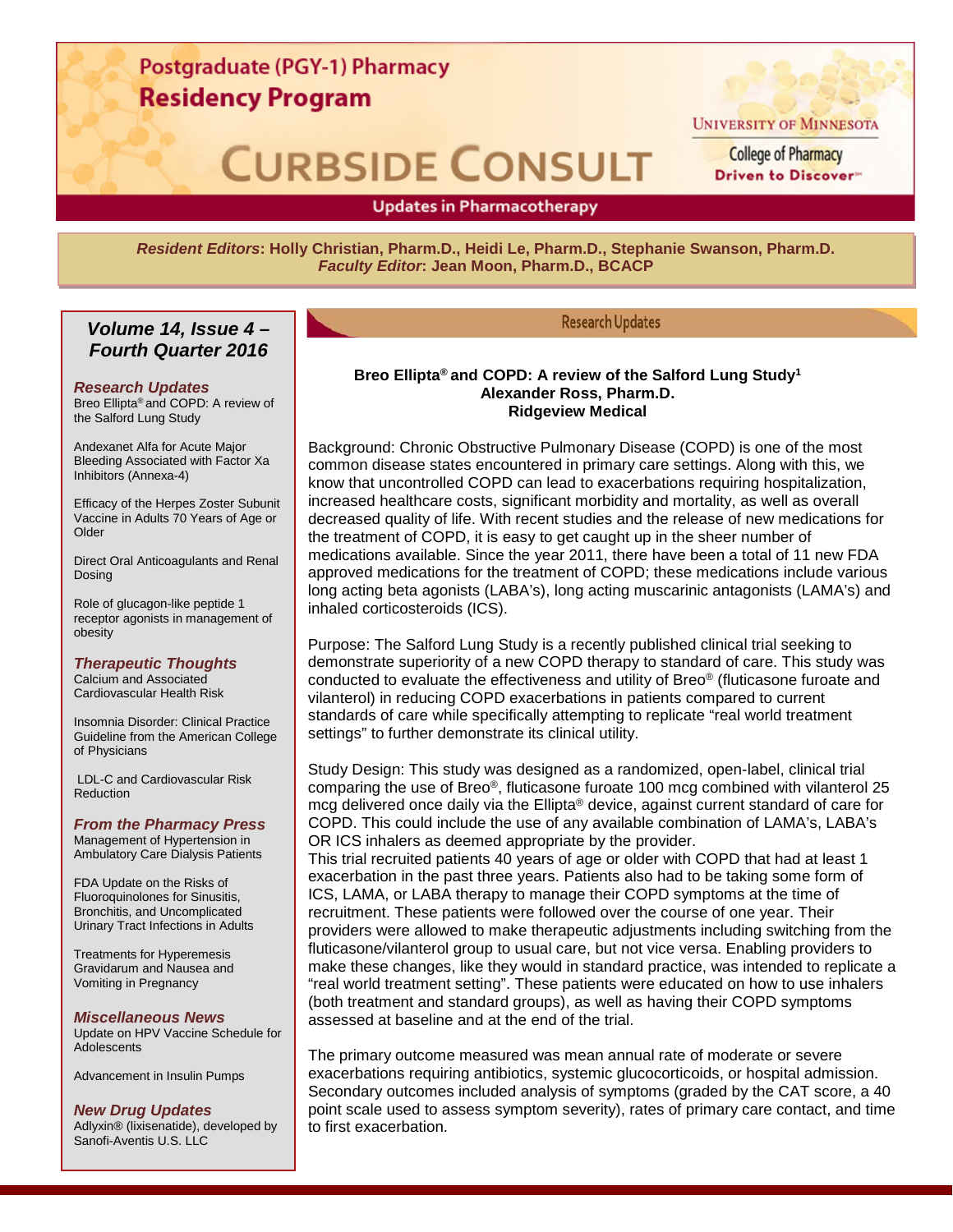Safety outcomes were also analyzed, which included rates of pneumonia and other serious side effects.

**Results**: A total of 2799 patients were enrolled, of which 2269 were included in primary outcome analysis. The fluticasone/vilanterol group was found to have a mean of 1.74 exacerbations per year compared to 1.90 exacerbations in the usual care group (P=0.02). This difference between the fluticasone/vilanterol group and standard of care was considered to be statistically significant with an 8.4% reduction in exacerbations per year [95% CI, 1.1-15.2].

There was no statistically significant difference in time to exacerbation between the fluticasone/vilanterol group and standard of care HR 0.93 [95% CI 0.85-1.02]. Rates of primary care contact were 12.3% higher in the treatment group when compared to usual care [95% CI, 5.4 to 19.6]. Lastly, patients in the treatment group were more likely to decrease their CAT score by 2 points compared to usual care (OR 1.51; (p<0.001). There were no statistically different trends in rates of adverse events or serious adverse events.

**Conclusion**: This trial succeeded in creating an environment that is similar to "real world treatment" settings through enabling providers to augment therapy as they normally would. That being said, this trial evaluating Breo Ellipta®, a new combination of fluticasone furoate and vilanterol against standard of care, did not demonstrate any clinically significant benefit over currently available treatment for COPD. The trial achieved a statistically significant improvement with regard to reducing rates of exacerbations compared to standard of care. Though statistically significant, the clinical impact of a rate reduction from 1.9 exacerbations per year to 1.7 is minimal.

**Key point**: New isn't always better. The convenience of a once daily inhaler like the Breo Ellipta® expands our drawer of tools to use in the treatment of COPD as a clinically equivalent treatment option to currently available treatment options.

#### **Andexanet Alfa for Acute Major Bleeding Associated with Factor Xa Inhibitors (Annexa-4)2** Brett Bowman, Pharm.D. St. Cloud VAMC

**Background:** The ability to reverse the action of direct oral anticoagulants (DOACs) is an ongoing topic of focus among both patients and providers. Idarucizumab reverses the effects of dabigatran (a direct thrombin inhibitor), but until recently, there was no agent available to reverse Xa inhibitors, such as apixaban and rivaroxaban. Factor Xa inhibitors are effective for stroke prevention and venous thromboembolism prevention

and treatment, but bleeding events are still a potential risk. Andexanet alfa is a recombinant human factor Xa decoy protein designed specifically to bind Xa inhibitors and reverse their effect.

**Objective:** To evaluate the effectiveness of andexanet alfa in patients with acute, potentially life-threatening, major bleeding.

**Study Design:** A descriptive preliminary analysis was performed for this ongoing single group, multicenter, prospective, open label study. Patients were included if they were receiving apixaban, rivaroxaban, edoxaban, or enoxaparin within the past 18 hours and had an acute major bleed defined as potentially life-threatening overt bleeding with signs/symptoms of hemodynamic compromise, or decrease in hemoglobin to pre-specified amounts, or an acute bleed in a major organ/critical area. Patients were excluded if they had surgery within 12 hours of presentation, pre-specified intracranial hemorrhage (depending on Glasgow Coma score or hematoma volume), survival expectancy less than one month, major thrombotic event in past two weeks, or had received warfarin, dabigatran, prothrombin complex concentrate, whole blood, or plasma one week prior to screening. A bolus dose of andexanet alfa was given over 15-30 minutes, followed by an infusion over two hours. Dosing was based on the specific Xa inhibitor taken. Overall, the doses used had shown at least 80% anti-factor Xa activity in prior studies. Two pre-specified populations were analyzed: a safety population (everyone receiving andexanet alfa) and an efficacy population (patients with baseline anti-factor Xa activity at least 75 ng/ml). The two primary outcomes included percent change in anti-factor Xa activity and rate of hemostatic efficacy 12 hours post infusion (based on imaging and other objective assessments). Anti-factor Xa activity and level of factor Xa inhibitor were measured within a 12 hour time frame. Outcomes and adverse events were collected during the following 30 days.

**Results:** Forty-seven patients were enrolled in the efficacy population and 67 in the safety population. Most were caucasian, average age of 77, and had atrial fibrillation as the indication for anticoagulation. All were noted to have a history of cardiovascular disease and thrombotic events. Sixty-three patients were taking apixaban or rivaroxaban. The other four patients were on enoxaparin. The mean time to administration of andexanet alfa was 4.8 hours. Gastrointestinal and intracranial bleeds presented at 49% and 42%, respectively, within the efficacy population. For patients on rivaroxaban, anti-Xa activity fell from baseline 277 ng/ml to 16.8 ng/ml after bolus administration (89% decrease). Post infusion, anti-factor Xa activity was 30.6 ng/ml. For apixaban, anti-factor Xa deceased from 149.7 ng/ml at baseline to 10.3 ng/ml post bolus dose (93%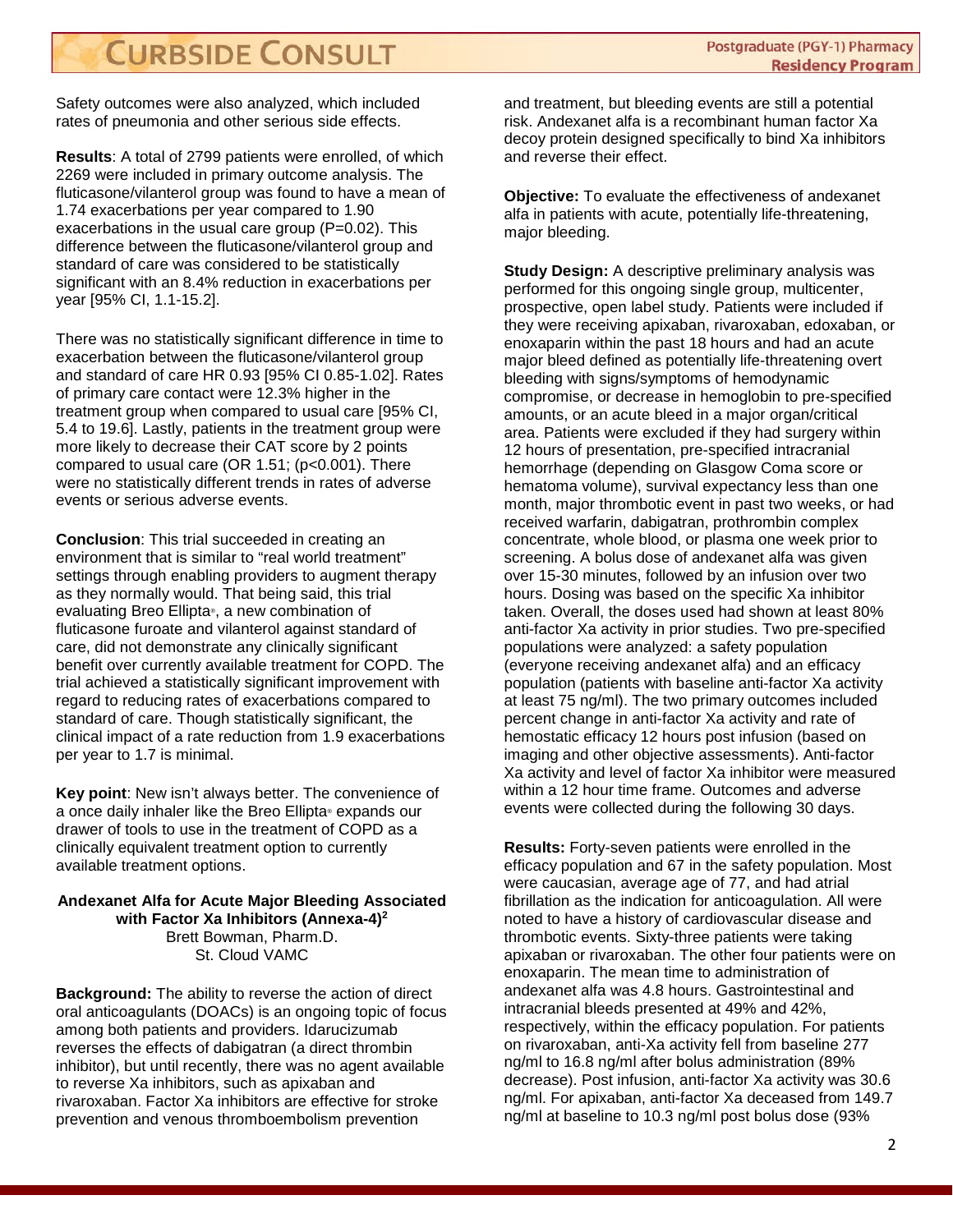decrease) and was 12.5 ng/ml post infusion. In the efficacy group, 79% of patients were found to have good or excellent hemostasis at 12 hours post infusion. Further broken down, 84% had good or excellent hemostasis with gastrointestinal bleeds and 80% for intracranial bleeds. After andexanet alfa administration, four patients went on to receive plasma, tranexamic acid or platelets. For the safety assessment, there were no infusion reactions or neutralizing antibody development. Twelve patients experienced a thrombotic event within the 30 day follow-up period, however, only three had restarted anticoagulation prior to the event. Overall, anticoagulation was resumed in 27% of patients during the 30 day follow-up. Of the 10 total deaths, six were due to cardiovascular causes.

**Conclusions:** The authors conclude that andexanet alfa administration rapidly and substantially reversed antifactor Xa activity. As this was a preliminary evaluation, statistical analysis of outcomes was not performed. Rates of efficacy were similar in patients receiving apixaban and rivaroxaban.

**Key Point:** While a definitive conclusion on the clinical significance of andexanet alfa cannot be determined at this time, this study does support the potential for andexanet alfa to be an effective Xa reversal agent.

#### **Efficacy of the Herpes Zoster Subunit Vaccine in Adults 70 Years of Age or Older3-5** Landon Weaver, Pharm.D. CentraCare Health, Saint Cloud

**Background**: Herpes zoster results from the reactivation of latent varicella-zoster virus (VZV). The most common presentation is a dermatomal rash which appears between one to 14 days after reactivation.There is currently a live attenuated herpes zoster vaccine (Zostavax, Merck) approved by the United States *Food and Drug Administration* for use in adults 50 years of age or older. However, the Advisory Committee on Immunization Practices (ACIP), advises that the herpes zoster subunit vaccine (HZ/su) be routinely recommended for adults aged ≥60 years; this is due in part to limited long-term evidence demonstrating sustained efficacy if administered between 50 through 59 years old.A separate trial was conducted, ZOE-50, which demonstrated that the HZ/su vaccine had an efficacy against herpes zoster at 97.2%. However, only 24% of participants in ZOE-50 were over the age of 70 years. The authors analyzed the efficacy of the HZ/su vaccine against the herpes zoster virus in adults 70 years and older.

**Objective**: The aim of ZOE-70 trial was to analyze the efficacy of the herpes zoster vaccine, HZ/su, as compared with placebo in reducing the risk of herpes zoster among adults aged 70 years of age or older.

Secondary objectives included the evaluation of vaccine efficacy against postherpetic neuralgia among participants 50 years of age or older and the evaluation of vaccine safety and reactogenicity.

**Study Design**: The ZOE-70 trial was a randomized, placebo-controlled, blinded, phase 3 trial that was conducted in 18 countries across Europe, North America, Latin America, and Asia-Australia. Eligible patients included adults 70 years of age or older. Exclusion criteria included history of herpes zoster, previous vaccination against varicella or herpes zoster, or had an immunosuppressive condition. Participants received two doses of HZ/su or placebo (0.9% saline solution) administered intramuscularly into the deltoid muscle two months apart. The HZ/su vaccine is a novel herpes zoster subunit vaccine containing VZV glycoprotein E with an attached AS01B adjuvant system. This study and its authors were supported by GlaxoSmithKline, the manufacturer of the vaccine.

**Results**: A total of 13,900 participants were enrolled between August 2010 and July 2011. Data collection was completed on July 2015. The efficacy of the HZ/su vaccine against herpes zoster in participants 70 years of age or older was reported to be 89.8% [95% CI 84.2 to 93.7; p<0.001]. Efficacy was reported to be 90.0% for participants 70 to 70 years of age and 89.1% for participants 80 years of age or older. Vaccine efficacy against herpes zoster was 91.3% in a pooled analysis of data from participants 70 years of age or older in ZOE-50 and ZOE-70 [95% CI, 86.8 to 94.5; P<0.001]. Vaccine efficacy against postherpetic neuralgia was 88.8% for adults 70 years of age or older [95% CI, 68.7 to 97.1%; P<0.001]. Vaccine efficacy against postherpetic neuralgia was 91.2% for adults 50 years of age or older [95% CI, 75.9 to 97.7%; P<0.001]. The most common adverse events of the HZ/su group included injection-site and systemic reactions such as fatigue, myalgia, headache, shivering, fever and gastrointestinal symptoms. These symptoms were all noted within 7 days after injection. The reported incidence of serious adverse events was 16.6% in the HZ/su group and 17.5% in the placebo group. Immunemediated diseases occurred in 11.3% of HZ/su participants and 1.4% of placebo participants. Death occurred in 6.1% of participants in the HZ/su group and 6.6% of the placebo group; according the the investigators, only one death was considered to be related to the trial intervention.

**Conclusions**: The ZOE-70 trial demonstrated that the HZ/su vaccination is capable of reducing the risks of herpes zoster and postherpetic neuralgia in the setting of adults 70 years of age and older. The study also supports that the adjuvant subunit HZ/su vaccine has a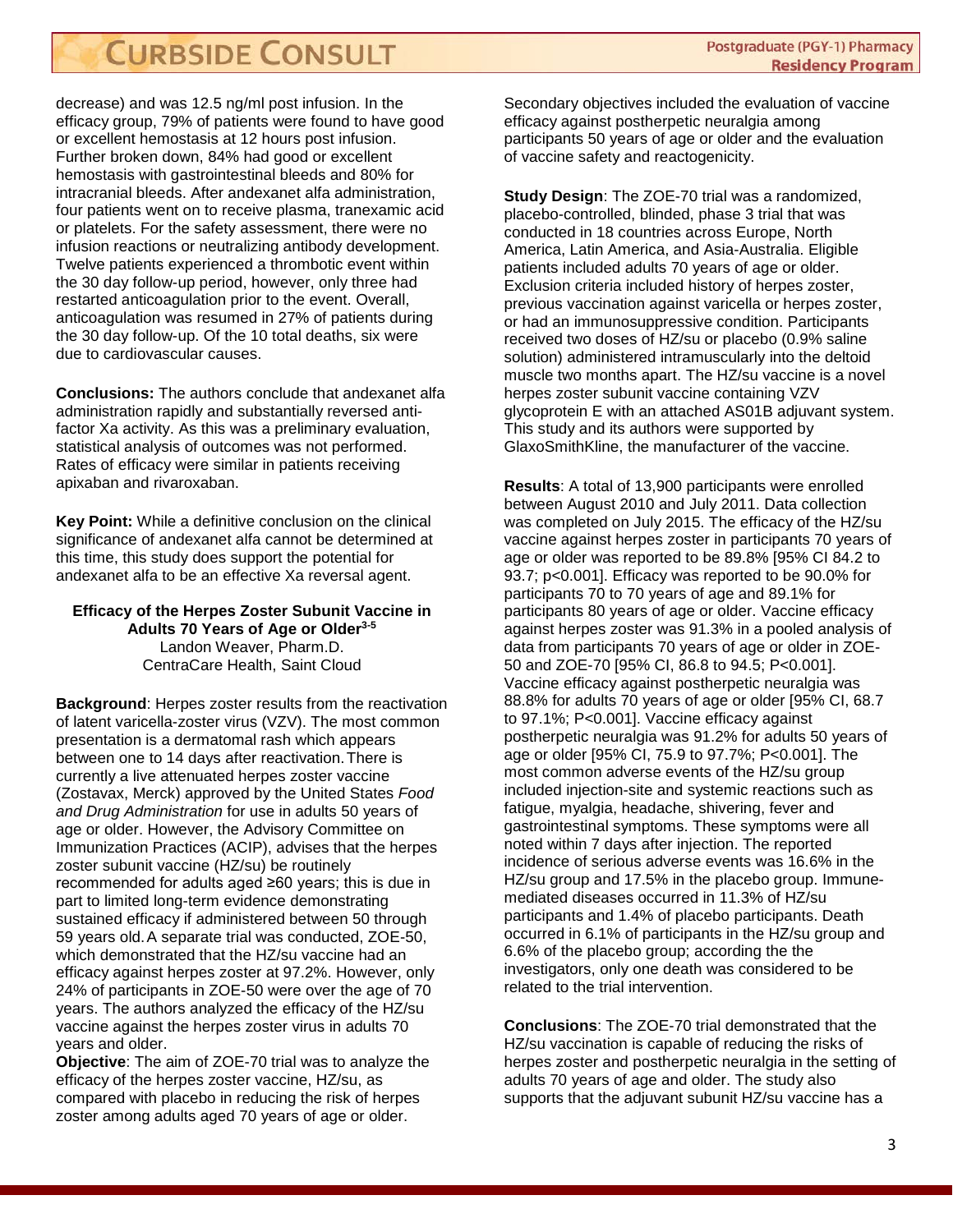reasonable safety profile with the most common adverse effect being injection-site reaction.

**Key Point**: This trial supports use of the investigational vaccine HZ/su for the prevention of herpes zoster in adults aged 70 years of age and older. This inactivated vaccine may be of particular importance to patients who cannot receive live attenuated vaccinations.

#### **Direct Oral Anticoagulants and Renal Dosing6-7** Gunjan Shah, Pharm.D. ACMC Clinic/Cash Wise Pharmacy

**Background**: Direct oral anticoagulants (DOACs) are non-vitamin K antagonists that have now been approved for the prevention of stroke and systemic embolism in patients with nonvalvular atrial fibrillation (NVAF), the acute and extended treatment of venous thromboembolism, and the prevention of venous thromboembolism after total knee or hip replacement. DOACs are renally excreted, and therefore dosing recommendations are based on individual's renal clearance. FDA-approved package labeling provides dosing guidelines based on estimated creatinine clearance (CrCl) in mL/min estimated using the Cockcroft–Gault equation, which incorporates age, weight (measured and not ideal), serum creatinine, and gender, because this was the method used in all large randomized clinical trials to establish efficacy and safety. Most clinical laboratories use estimated glomerular filtration rate (GFR) instead of CrCl in their reporting. Estimation equations for CrCl and GFR are different in values associated with age, sex, weight, and race. The majority of individuals with NVAF are elderly. CrCl estimates will predict a steeper decline than GFR in older population. Therefore substituting GFR for CrCl raises the possibility of using incorrect dosing guidelines than recommended by the FDA.

**Objective**: The purpose of this study is to compare and determine the potential effects of substituting GFR estimates for renal clearance estimated using the Cockcroft–Gault method (CrCL-CG) in calculating direct oral anticoagulant dosing.

**Study Design:** In a retrospective analysis, differences in dosing recommendations from using GFR and CrCl were analyzed via simulation. The study population included adults aged 18 to 80 without medical exclusions from National Health and Nutrition Examination Survey (NHANES) 2011/12 and medically stable adults enrolled in research studies at University of California (very elderly, nursing home residents and excluded people undergoing dialysis, with active malignancies, or with hypercalcemia). Unpaired t-tests were used to analyze statistical difference between the two sample groups.

Relationships between CrCL-CG and GFR and between GFR estimates were examined using linear regression and the Lin concordance correlation coefficient.

**Results**: Mean estimates of renal clearance were lower in the research subject sample compared to NHANES sample. Estimates of CrCl and GFR according to all methods were highly correlated (P<0.001), with stronger correlations between GFR estimates than between CrCl and GFR estimates. Substitution of GFR estimates for CrCL-CG resulted in failure to recognize needs for dose reductions of rivaroxaban or edoxaban in 28% of NHANES subjects and 47% to 56% of research subjects, even at lower clearances. At a CrCL-CG of less than 30 mL/min, GFR estimates failed to recognize indicated dosage reductions for dabigatran in 18% to 21% of NHANES subjects and 57% to 86% of research subjects. Edoxaban is not recommended at CrCL-CG greater than 95 mL/min due to increased risk of ischemic stroke, but GFR estimates misclassified 24% of NHANES and 39% of research subjects. After the correction for Body Surface Area (BSA), misclassification was reduced to 7% for NHANES and 14% in research subjects. Correction for BSA still did not reduce misclassification of subjects with CrCl rates of less than 30 mL/min or less than 50 mL/min for whom DOAC dose reductions would be recommended.

**Conclusions**: Substituting GFR estimates for CrCl can lead to failure in recognizing individuals with NVAF for whom lower doses of DOACs are recommended. Failure to recognize the indication for a DOAC dosage reduction and GFR based higher dosing can result in a greater risk of bleeding than seen in randomized clinical trials.

**Key Point:** Healthcare professionals including pharmacists should recognize the need for reduced dosing in elderly population by using estimated CrCl instead of laboratory reported GFR. In general, FDA recommendations based on estimates of CrCl and not GFR should guide DOAC dosing adjustments.

#### **Equations used:**

CrCL-CG =(140- age) X weight (kg)/ 72 9 creatinine (mg/dL; 1.0 mg/dL =  $88.4$  lmol/L), multiplied by 0.85 in women.

GFR (mL/min per 1.73 m2) = 175 9 (serum creatinine) $-1.154$  $X$  (age $90.203$  X( 0.742 if female) X (1.212 if African American)

Modification of Diet in Renal Disease (MDRD) equation:10 GFR (mL/min per 1.73 m2) =  $1759$  (serum creatinine)  $-1.154$  X (age)  $-0.203$  X(0.742 if female) X (1.212 if African American)

Two-level race Chronic Kidney Disease Epidemiology Collaboration (CKD-EPI) formula:11 GFR = 141 9 min(serum creatinine/j, 1)a X max(serum creatinine/j, 1) \_1.209 X 0.993age X 1.018 (if female) X 1.159 (if black)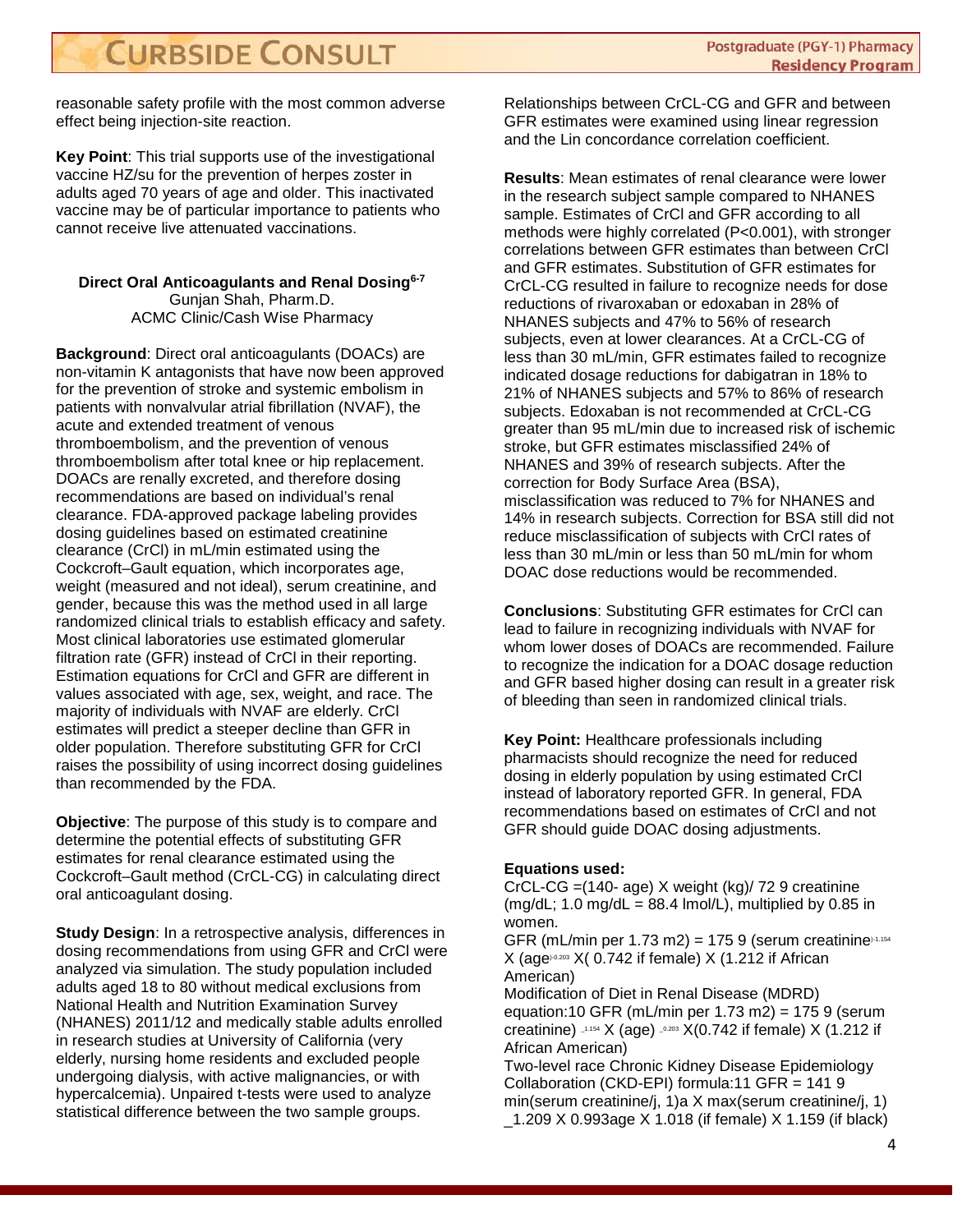#### **Role of glucagon-like peptide 1 receptor agonists in management of obesity8** *ShuYing (Sharon) Ng, Pharm.D. GuidePoint Pharmacy*

**Background:** Many anti-obesity drugs have adverse effects that limit chronic use; several have even been removed from the market due to safety concerns. Glucagon-like peptide 1 (GLP-1) receptor agonists offer a novel treatment approach for obesity which may be safer and better tolerated than other alternatives. While liraglutide (Saxenda®) is the only GLP-1 agonist approved by FDA for chronic weight management, other GLP-1 agonists have also been studied for weight loss in patients with or without diabetes.

**Purpose:** This article provides a clinical review of published data, with a focus on data from clinical trials, on the weight loss effects of GLP-1 receptor agonists.

**Study Design:** A literature review was performed. MEDLINE database search publications from Jan 2000 – Apr 2016 using keywords such as *obesity, weight loss, glucagon-like peptide-1 receptor agonist, GLP-1*. Only articles in English that evaluated GLP-1 receptor agonist effects on body weight or BMI in humans were reviewed, with priority given to clinical trials that evaluated GLP-1 agonist effects in patients without type 2 diabetes (T2D).

**Results:** *Liraglutide (LIRA):* In patients with or without diabetes, mean weight loss (MWL) from LIRA 1.8 – 3 mg daily ranged from 0.2 – 8.4 kg in multiple randomized placebo-controlled trials (RPCTs) of 24 – 56 weeks (p<0.001). The higher dose of 3 mg daily exhibited greater weight loss but also resulted in higher risk of gastrointestinal adverse effects.

**Exenatide (EXE):** In patients with or without diabetes, MWL from EXE 5 – 10 mcg twice daily and 2 mg weekly ranged from  $1.6 - 3.1$  kg in several RPCTs of  $16 - 56$ weeks (inconsistent statistical significance across trials). EXE therapy was also studied in combination with oral hypoglycemics (metformin, sulfonylurea, or thiazolidinedione) with most RPCTs demonstrating significant weight loss in EXE group.

*Albiglutide (ALBI):* HARMONY trials studied ALBI as an adjunct to metformin therapy for T2D, with weight as secondary outcome. In the randomized, placebocontrolled, comparator-controlled trials, MWL from ALBI 30 – 50 mg weekly ranged from 0.4 – 1.2 kg in 24 – 56 weeks and was significant only when compared to glimepiride  $2 - 4$  mg daily (p<0.0001). HARMONY-7

suggested that LIRA 1.8 mg daily is superior to ALBI 50mg weekly for weight loss in 32 weeks.

*Dulaglutide (DULA):* In AWARD trials, DULA demonstrated safety and efficacy for T2D, with weight loss as a secondary outcome. In these double-blind, parallel-group trials, MWL from DULA 0.75 mg and 1.5 mg weekly dose ranged from  $0.9 - 3.1$  kg in  $24 - 56$ weeks. These results were statistically significant compared to placebo at 26 weeks (p≤0.001).

*Other GLP-1 Agonists:* Lixisenatide (LIXI) has been accepted for FDA review on T2D management. MWL (secondary outcome) from LIXI 20 mcg daily was statistically insignificant when compared to placebo, LIRA 1.8 mg daily, or EXE 10 mcg twice daily. Semaglutide (SEMA) is a once-weekly agent that is in the pipeline with promising results on glycemic control and weight loss from initial data of Phase 3 trial completed in Sep 2015.

**Conclusions:** Originally marketed for glycemic control in T2D, GLP-1 receptor agonists have been found effective for weight reduction in patients with and without T2D. LIRA is currently the only GLP-1 agonist approved by FDA for obesity treatment. Given positive results from other trials, more approved agents from this class are likely to be on the horizon.

**Key Point:** GLP-1 receptor agonists demonstrated weight loss as a primary or secondary treatment outcome with more benign safety profile compared to other anti-obesity agents. The most common adverse effects associated with GLP-1 agonists are gastrointestinal upset and with careful titration, these generally subside. In patients who have risk factors such as cardiovascular or hepatic compromise which prevent the use of other anti-obesity agents, GLP-1 agonists may be appropriate agents to explore with or without concurrent diabetes.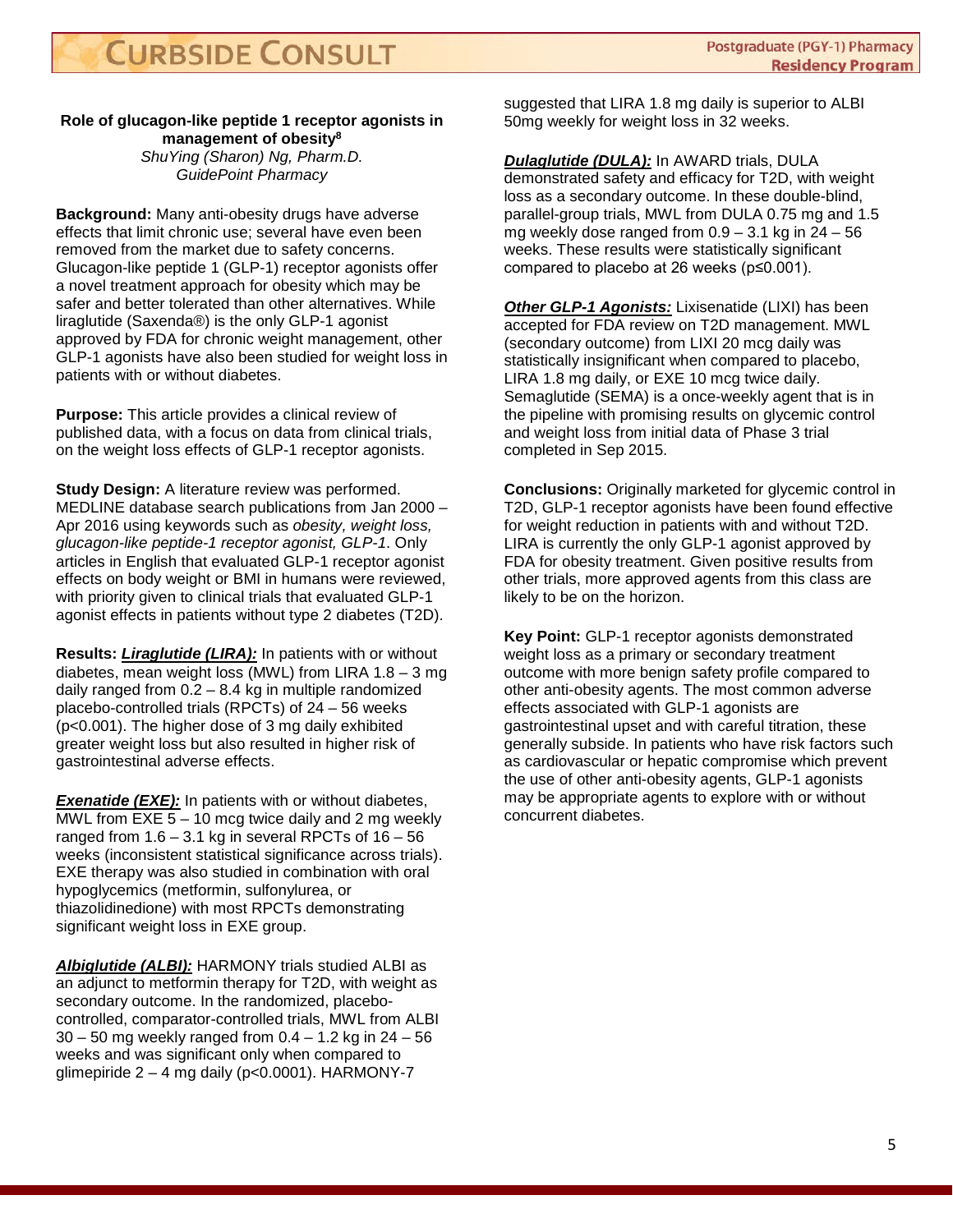#### **Therapeutic Thoughts**

#### **Calcium and Associated Cardiovascular Health Risk9-14**

Hyojin Sung, Pharm.D. Community-University Health Care Center

**Background**: Inadequate intake of calcium and vitamin D was addressed as nutrients of public health concern by the 2015 U.S. Dietary Guidelines Advisory Committee. In 2010, the Institute of Medicine (IOM) recommended a daily allowance (RDA) of 1000 mg and 1200 mg of elemental calcium for men and women older than age 50 years, respectively, and 1200 mg for men and women older than age 70 years for better bone health. The National Osteoporosis Foundation (NOF) recommends intake of the recommended dose from food sources, and if not possible, in the form of supplements. However, the long-term safety effect of calcium and vitamin D supplements have not been well established. In 2009, the U.S. Agency for Healthcare Research and Quality (AHRQ) published a report that suggested calcium intake may have an association with cardiovascular events. Since then, conflicting data has been published. To provide an evidence-based recommendation on the risk of calcium intake from food or supplements on cardiovascular outcomes, NOF and American Society for Preventive Cardiology (ASPC) together performed a systematic review and metaanalysis.

**Evidence**: In this meta-analysis, four randomized controlled trials, one nested case-control trial, and 26 cohort studies from 2009-2016 were included. These studies were peer-reviewed, English-language studies that included healthy adults (no more than 20% of participants had cardiovascular disease). Studies included patients with hypertension or age >60 years. *Randomized controlled trials*: None found statistical differences between groups who had received calcium (1000 mg/d) plus vitamin D (400-800 IU) or received calcium supplement (up to 1200 mg/d) alone in risk for cardiovascular disease (CVD) events or mortality. *Prospective cohort and nested case-control studies*: 15 studies assessed CVD mortality risk and 20 studies assessed stroke mortality risk with a total calcium intake of 200 - 2400 mg/d (from either food or supplement) at 8-30 years follow up. No consistent dose-dependent relationship was observed. Of these studies, one study showed that calcium intake greater than 1000 mg/d was associated with an increase in higher CVD mortality (RR 1.2 [95% CI 1.00 – 1.14]). Two studies showed that calcium intake greater than 1000 mg/d was associated

with higher total stroke mortality (RR 1.13 [95% CI 1.02  $- 1.26$ ]).

**Discussion**: The meta-analysis and current literature concluded that calcium intake within recommended tolerable upper intake range of 2000 to 2500 mg/d is not associated with CVD risks in generally healthy adults. Three out of 15 studies showed that higher calcium intake (>1000 mg/d) showed increased risk in CVD and cerebrovascular mortality. However, relative risk was minimal in spite of its statistical significance and may not be considered clinically significant. Also, each study included a limited number of patients who took >1000 mg. Most cohort studies assessed calcium intake by a food-frequency questionnaire, which assessed calcium source from both food and supplements. Since it was a self-reported questionnaire, documented daily calcium intake may not be accurate. Lastly, it is difficult to distinguish if the effect of calcium on CVD event is from use of supplement or total daily intake of calcium. Due to the fact that subgroup analysis on patients with high risk of CVD was not performed, the effect in patients with history of CVD or at high risk of CVD is still unknown. Future prospective cohort studies with validated assessment of dietary and supplement calcium intake and stratification of CVD outcomes based on participant's baseline risk of CVD is needed to further strengthen the recommendation.

**Clinical Impact**: Based on this meta-analysis, NOF and ASPC have now adopted a position that calcium with or without vitamin D intake from food or supplements has no relationship to the risk for cardiovascular and cerebrovascular disease and mortality in healthy adults. To adopt this statement to practice, it is important to assess a patient's calcium intake from both dietary and supplement sources and educate the patient not to exceed 2000 to 2500 mg/d. Given the studied patient population, the risk of association between calcium intake and CVD events cannot be ruled out in patients with a high risk of CVD at baseline.

**Insomnia Disorder: Clinical Practice Guideline from the American College of Physicians15-18** Natalie Roy, Pharm.D. Smiley's Family Medicine Clinic

**Background:** Approximately 6-10% of adults have insomnia that meets diagnostic criteria. In addition to a significant cost to the United States healthcare system, insomnia takes a toll on the economy in terms of loss of workplace productivity, costing an estimated \$63.2 billion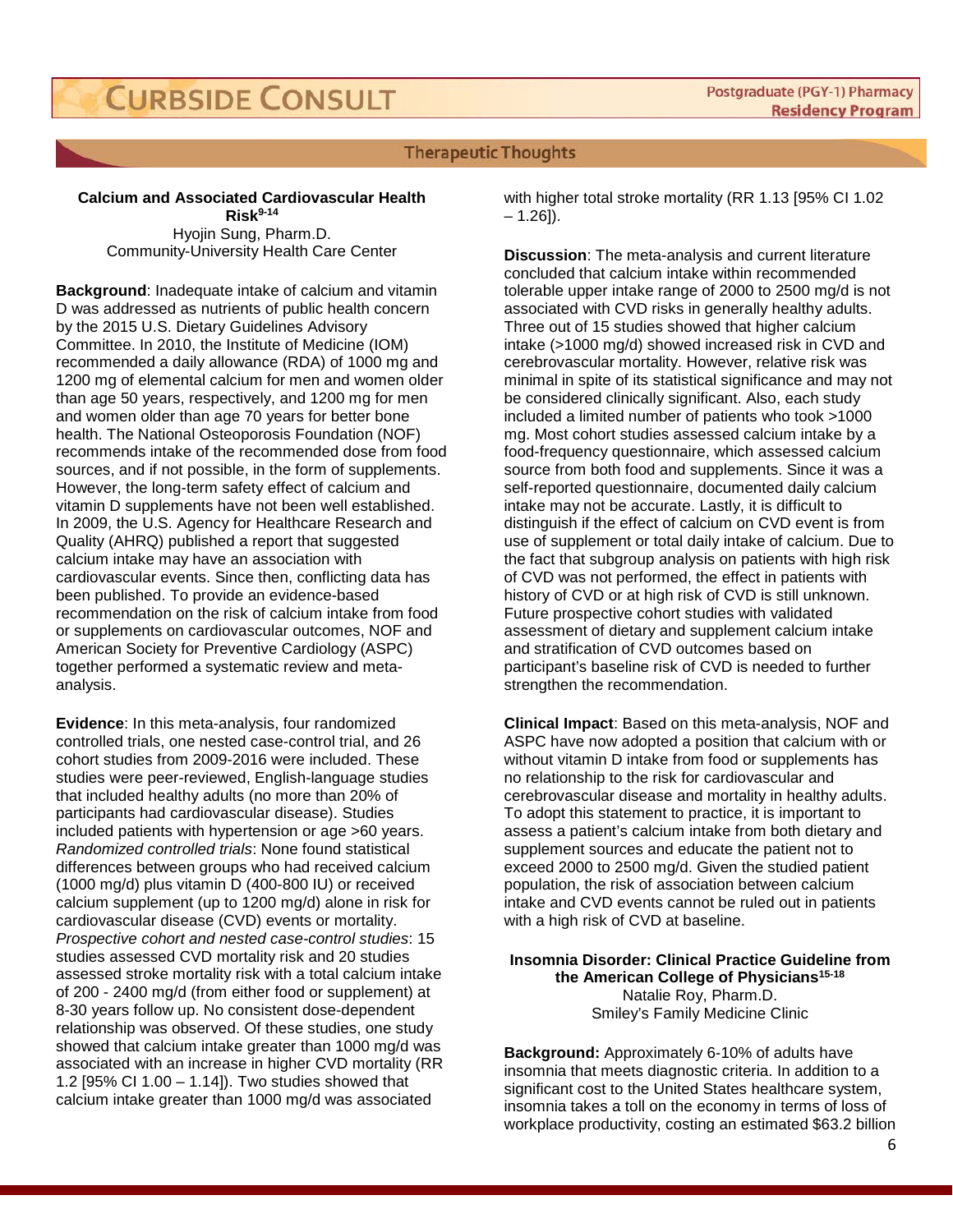in 2009. Insomnia disorder, as defined by the *American Psychiatric Association's Diagnostic and Statistical Manual of Mental Disorders, Fifth Edition*, requires sleep problems that are chronic, persistent, and associated with daytime dysfunction. Insomnia disorder includes predominant symptoms of difficulty with sleep initiation, difficulty maintaining sleep, or early-morning waking with inability to return to sleep. Current definitions require these insomnia symptoms to occur at least three nights per week and have persisted for three months or more. Pharmacologic interventions are often prescribed for insomnia as first line treatment.

**Evidence:** The American College of Physicians (ACP) recently released a Clinical Practice Guideline on the Management of Chronic Insomnia Disorder in Adults in Annals of Internal Medicine. The guideline is based on a systematic review of randomized, controlled trials from 2004 to 2015 of psychological and pharmacologic therapies and evaluated outcomes included global outcomes assessed by questionnaires, patient-reported and intermediate sleep outcomes, and harms.The following recommendations to practitioners were highlighted in the guidelines.

*Recommendation 1: ACP recommends that all adult patients receive cognitive behavioral therapy for insomnia (CBT-I) as the initial treatment for chronic insomnia disorder (Grade: strong recommendation, moderate-quality evidence).*

Although the evidence of most psychological therapies was limited, moderate-quality evidence showed that CBT-I improved remission, treatment response, sleep onset latency, wake after sleep onset, sleep efficiency, and sleep quality in the general population. Improvements were seen with various methods of CBT-I including in-person individual therapy, in-person group therapy, telephone-based modules, web-based modules, and self-help books; however, evidence was insufficient to determine the superiority of one CBT-I method over another. As expected, there were no adverse effects reported for psychological interventions.

*Recommendation 2: ACP recommends that clinicians use a shared decision-making approach, including a discussion of the benefits, harms, and costs of shortterm use of medications, to decide whether to add pharmacologic therapy in adults with chronic insomnia disorder in whom CBT-I alone was unsuccessful (Grade: weak recommendation, low-quality evidence).*

In the review of pharmacologic therapies for insomnia disorder, two non-benzodiazepine hypnotics, eszopiclone and zolpidem improved short-term outcomes of sleep onset latency and total sleep time

(moderate-strength evidence). The orexin receptor antagonist, suvorexant, improved short-term outcomes of response to treatment, mean change in Insomnia Severity Index, sleep onset latency, total sleep time, and wake after sleep onset (moderate-strength evidence). Evidence of benzodiazepine hypnotics, melatonin agonist (ramelteon), and antidepressants was insufficient or low strength. Evidence was also insufficient to compare efficacy within or across pharmacotherapy classes or compared to behavioral therapy. In addition, a large placebo response was often noted in the studies. For example, in a trial evaluating as-needed zolpidem, 24% of participants randomly assigned to placebo were rated as "much or very much improved" on the Clinician Global Impression (CGI) scale.

Treatment harms reported in trials were judged insufficient or low strength, though observational studies suggested that use of hypnotics for insomnia was associated with increased risk for dementia, fractures, and major injury. FDA documents have reported that most pharmacotherapies for insomnia have risks for cognitive and behavioral changes, including driving impairment, and other adverse effects, and they advised dose reduction in women and in older adults.

**Conclusions:** There is evidence that CBT-I is an effective and safe first-line treatment strategy for patients with insomnia disorder. If a patient fails CBT-I or requires pharmacologic therapy for adjunctive treatment of insomnia disorder, eszopiclone, zolpidem, and suvorexant have all shown to improve short-term global and sleep outcomes for adults with insomnia disorder. However, the long-term efficacy of these pharmacotherapies are not known, and there seems to be a placebo effect for a large number of patients. The risks associated with these pharmacotherapies include cognitive and behavioral changes and may be associated with infrequent but serious harms such as fractures and major injury.

**Clinical Impact:** Most of the trials in these guidelines for treatment of insomnia disorder were small and short term. Minimum important differences in outcomes were often not established or reported. Therefore, the moderate evidence reported with CBT-I appears to be the best first-line treatment option available at this time. Larger studies with a longer study period are needed to more effectively analyze the benefits and harms of pharmacologic therapies for insomnia disorder.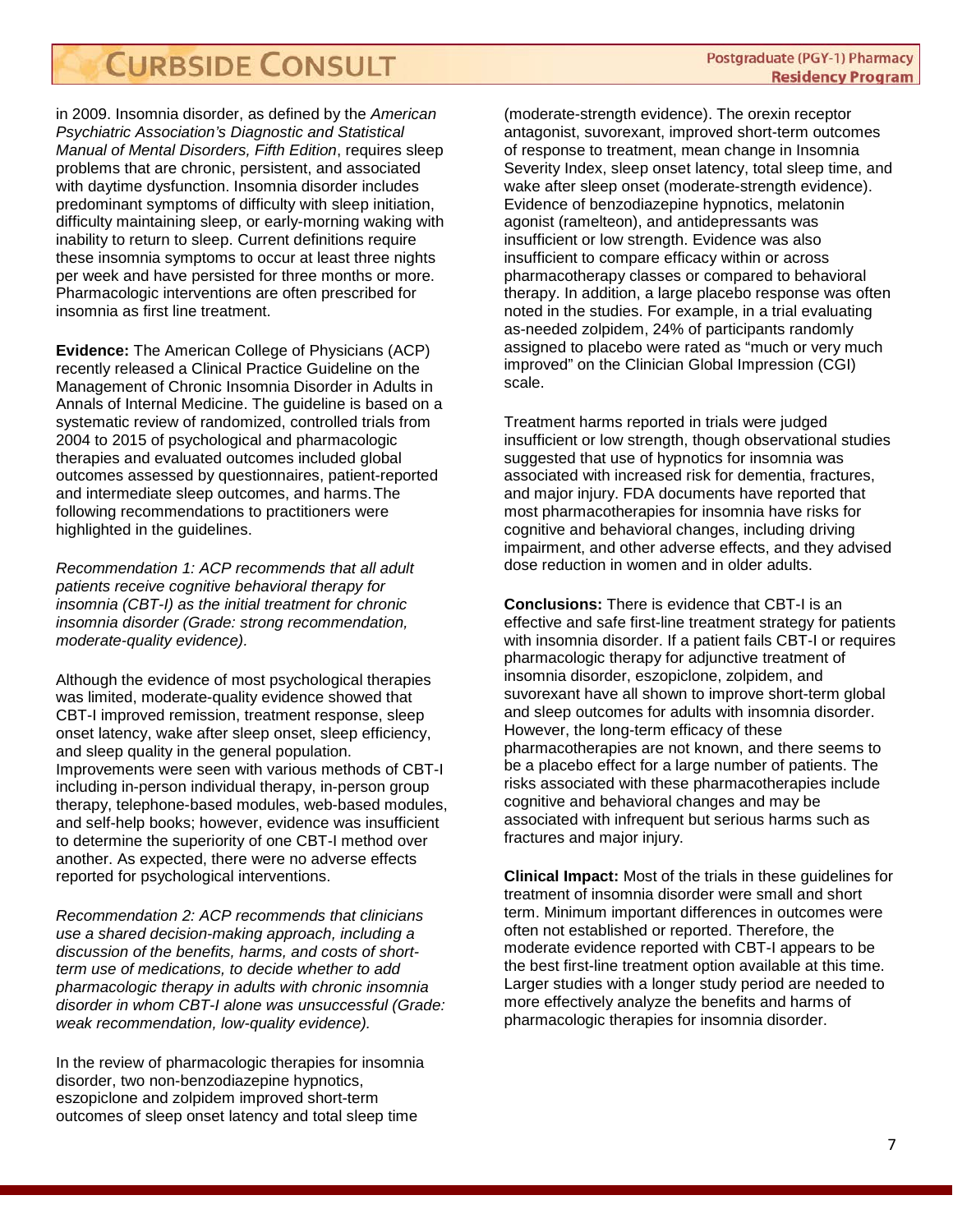**LDL-C and Cardiovascular Risk Reduction19-22** Emily Bruggeman, Pharm.D. West Side Community Health Services

**Background:** Low-density lipoprotein cholesterol (LDL-C) has frequently been used as a surrogate marker for cardiovascular (CV) risk, but there is discordance among the literature whether LDL-reduction itself has a protective effect. Robust evidence and guideline recommendations support the use of statin therapy for reduction of morbidity and mortality related to cardiovascular disease and its complications. The utility of non-statin lipid-modifying therapies and their impact on CV risk has remained unclear due to the lack of randomized clinical trials with cardiovascular endpoints.

**Evidence:** A recently published systematic review and meta-analysis evaluated the association between various LDL-lowering therapies and their effect on cardiovascular risk. The systematic review and metaanalysis included therapies that acted through upregulation of LDL-C receptors. This included four studies on diet, two on bile acid sequestrants, one on ileal bypass surgery, and one on ezetimibe. For this combined group, each 38.7 mg/dl LDL reduction was associated with a RR of 0.75 (95% CI 0.66-0.86, P=0.002) for major vascular events. These results were comparable to statins, in which a decrease in 38.7 mg/dl in LDL-C is associated with a relative risk (RR) of 0.77 (95% CI 0.71-0.84, p<0.001) for major vascular events, suggesting LDL-C reduction is the source of benefit regardless of treatment class.

For primary prevention trials in a combined analysis of statins and agents that upregulate LDL-C receptors, the

absolute rate of major coronary events was reduced by 1.5% for each 38.7 mg/dl of LDL-C reduction (95% CI 0.5% - 2.6%, P=0.008). There was a greater effect seen in secondary prevention trials, where the decrease was 4.6% per 38.7 mg/dl LDL-C (95% CI 2.9% - 6.4%, p<0.001).

**Discussion:** Results suggest that both statin and nonstatin therapies are associated with cardiovascular risk reduction correlating with decrease in LDL-C levels if their action is by upregulation of LDL-C receptor expression. There was no significant difference between the amount of risk reduction per equivalent LDL-C effect in the statin group and the combined group of diet, bile acid sequestrants, ileal bypass surgery, and ezetimibe interventions, which may all be acceptable strategies for reducing cardiovascular risk. However, the non-statins were analyzed as a group, and not all clinical outcomes were designated as primary endpoints in the included studies. It should be noted that the meta-analysis excluded patients determined to have significant comorbidities including heart failure and chronic kidney disease, among others.

**Clinical Impact:** While guidelines have moved away from targeting specific lipid panel goals, LDL-C lowering still seems to show some promise for mitigating cardiovascular risk. This may provide a useful discussion point with patients when including them in decisionmaking, in terms of percentage risk reduction per LDL-C reduction. From the available evidence, statins remain the best-supported agents for reducing cardiovascular morbidity and mortality, but other lipid-modifying therapies should not be entirely discounted.

#### **From the Pharmacy Press**

#### **Management of Hypertension in Ambulatory Care Dialysis Patients**<sup>23-29</sup> Jovin Panthapattu, Pharm.D. West Side Community Health Services

. **Background:** The prevalence of hypertension in patients with end stage renal disease (ESRD) is a commonplace – it affects roughly two-thirds of ESRD patients. The pathogenesis is theoretically simple – with renal failure, patients become fluid-overloaded and dialysis is needed. With hemodialysis (HD), the primary goal is to achieve target dry weight which is attainable with volume control. However, hypertension is multifactorial in ESRD including: fluid overload and sodium retention and activation of the renin-angiotensin system (RAS), sympathetic overactivity and arteriosclerosis.

The National Kidney Foundation's (NKF) Kidney Disease Outcomes Quality Initiative (KDIGO) offers clinical

practice guidelines for the management of cardiovascular risk factors in dialysis patients. In addition to therapeutic lifestyle changes including a low-salt diet, KDIGO guidelines recommend pre-dialysis and postdialysis blood pressure goals be <140/90 mmHg and <130/80 mmHg, respectively. It recommends longer dialysis sessions with frequency greater than three times weekly as needed to manage excessive fluid accumulation and maintain target dry weight. Antihypertensive pharmacotherapy also plays an important role in the management of hypertension and includes beta-blockers, calcium channel blockers and RAS inhibitors.

**Evidence:** Bakris GL et. al. published a narrative review looking at anti-hypertensive medication use concurrently with intensive HD to attain optimal blood pressure goals.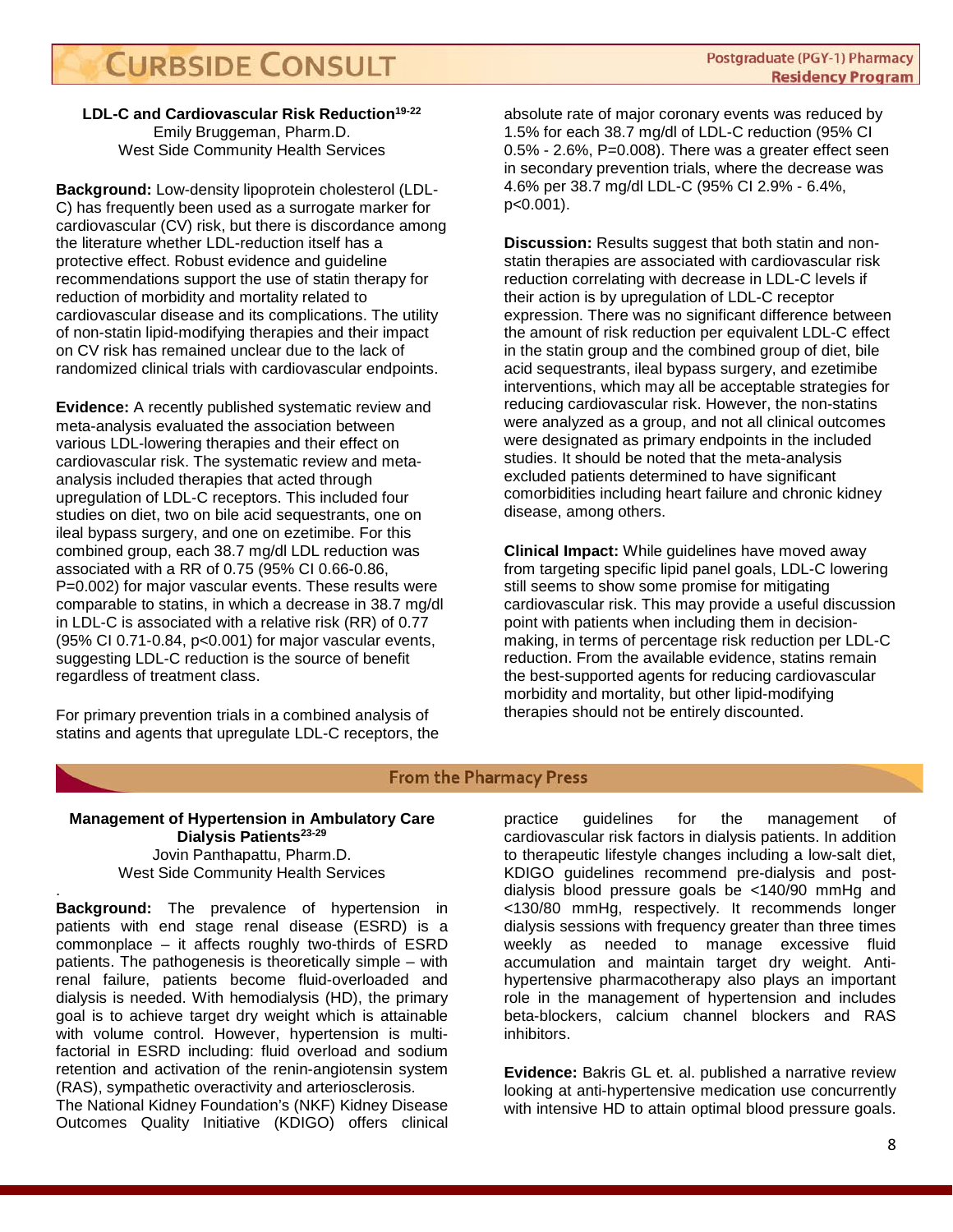With the current standard of dialysis occurring three times per week, blood pressure increases during the interdialytic intervals in correlation with weight gain especially in elderly patients. Polypharmacy in ESRD patients is common and therapy with multiple antihypertensives treated to blood pressure goals may not be indicated if the primary cause of the problem is excess intravascular volume. However, with increased session frequency or increased duration of dialysis, euvolemia may be achieved with subsequent reductions in blood pressure.

In dialysis dependent patients, ambulatory and selfmonitored blood pressures are more strongly associated with mortality risk when not at goal. Patients enrolled in the Frequent Hemodialysis Network (FHN) trials were randomly assigned to either the Daily Trial or Nocturnal Trial. The groups were further split into either conventional HD (control group) or short daily/nocturnal HD (experimental group). Both subsets in the experimental group, with shorter but more frequent HD sessions, showed decline in systolic blood pressures (SBP -10 mmHg in short daily, -8 mmHg in short nocturnal, pre-dialysis), as well as lower interdialytic weight gain. In the Following Rehabilitation, Economics, and Everyday-Dialysis Outcome Measurements (FREEDOM) study on short daily HD, the mean number of medications decreased from 1.7 to 1.0 in 12 months and the percentage of patients not prescribed antihypertensives increased 21% to 47%.

**Discussion and Clinical Impact:** As seen in multiple clinical trials, intensive HD reduces blood pressure and the need for oral anti-hypertensives. Possible nonadherence due to pill burden and poor volume control<br>make ESRD patients particularly challenging. make ESRD patients particularly challenging. Polypharmacy can be avoided especially if the intended pharmacotherapy does not correct the main problem of fluid overload with conventional HD. Pharmacists have a great opportunity to work in concert with primary care providers and nephrologists to manage chronic disease states like hypertension in dialysis patients.

**FDA Update on the Risks of Fluoroquinolones for Sinusitis, Bronchitis, and Uncomplicated Urinary Tract Infections in Adults 30-32** Lindsay Lundell, Pharm.D. Fairview Pharmacy Services

The Federal Drug Administration (FDA) recently announced a change in labeling requirements for systemic fluoroquinolones due to risk of serious adverse effects including peripheral neuropathy, tendonitis, and central nervous system effects. These adverse effects are generally considered to outweigh the benefit for

treatment of less complicated infections including acute sinusitis, acute exacerbations of chronic bronchitis, and uncomplicated urinary tract infections. Below includes a review of current treatment recommendations for these conditions.

#### **Sinusitis**

The 2012 Infectious Disease Society of America (IDSA) Clinical Practice for Rhinosinusitis indicates the most likely pathogens for sinusitis include *Streptococcus pneumoniae, Haemophilus influenzae, Moraxella catarrhalis, and Streptococcus aureus.* The first-line treatment for this condition is unaffected by the recent FDA announcement. For adults, the first-line treatment is amoxicillin-clavulanate 500/125 mg by mouth three times daily or 875/125 mg twice daily. In the event of betalactam allergy, the recommendation would be doxycycline 100 mg by mouth twice daily or 200 mg by mouth daily. In adults, treatment duration should last five-seven days. Macrolides including erythromycin, clarithromycin, or azithromycin, as well as trimethoprim/sulfamethoxazole are generally not recommended due to increasing rates of pneumococcal resistance. Although nasal irrigation can be recommended, current guidelines do not support the use of oral or topical decongestants or antihistamines as adjunct therapy for rhinosinusitis.

#### **Bronchitis**

Acute bronchitis is often viral, however, if bacterial it is most likely caused by the same pathogens as acute sinusitis including *S. pneumoniae, H. influenzae, or M. catarrhalis.* Because of the overlap of common pathogens between acute bronchitis and rhinosinusitis, the same antibacterial regimens can be used to treat acute bronchitis in the community setting (see sinusitis above).

#### **Uncomplicated Urinary Tract Infections**

The most common pathogens for uncomplicated urinary tract infections include *Escherichia coli, Staphylococcus saprophyticus, Klebsiella pneumoniae, Proteus* spp*.,* or other gram-negative bacteria. First-line treatment therapy for non-pregnant females is trimethoprim/sulfamethoxazole 160/800 mg by mouth twice daily for three days. Alternative options include nitrofurantoin 100 mg by mouth twice daily for five days, or fosfomycin tromethamine 3 g by mouth for one dose. In the 2011 IDSA Guidelines for Uncomplicated Urinary Tract Infections, fluoroquinolones were second-line treatment options. Alternative second-line agents include beta-lactams. One study showed cefpodoxime proxetil 100 mg by mouth twice daily for three days was equivalent to trimethoprim/sulfamethoxazole 160/800 mg by mouth twice daily for three days, with cure rates 98%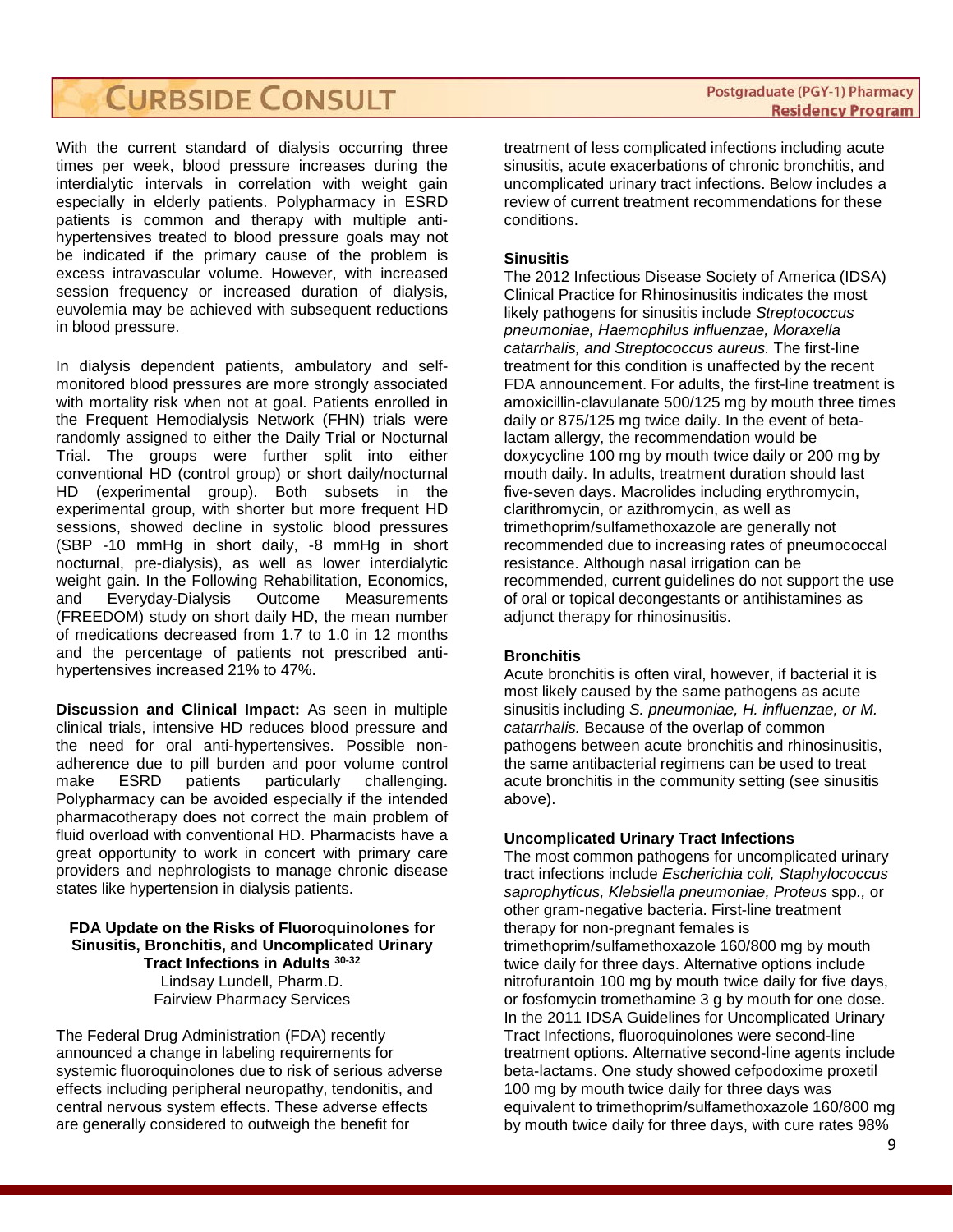and 100% respectively four-seven days after therapy completion.

#### **Treatments for Hyperemesis Gravidarum and Nausea and Vomiting in Pregnancy33** *Lauren Hanson, Pharm.D. Essentia Health*

**Background:** Nausea and vomiting occurs in up to 85% of pregnant women while the more severe and persistent problem of hyperemesis gravidarum (HG) is experienced by 0.3 to 3% of pregnant women. Although HG symptoms usually begin between gestation weeks six and eight and typically resolve before 20 weeks, this can have very serious impacts on the health of the mother and baby. Evidence for treatment of both regular nausea and vomiting in pregnancy and HG is limited and conflicting. This review published in JAMA sought to assess available evidence and to categorize therapies based on severity of symptoms.

**Study Design:** Two primary reviewers completed this systematic review by utilizing the American Heart Association scale to give studies an evidence grade from level A to C (A being the highest) and recommendation class of I, IIa, IIb, and III (I being most useful to III being harmful or least useful). Electronic databases were searched through June 8, 2016 for studies of interventions to treat nausea and vomiting in pregnancy or HG. Studies were excluded for patient recruitment later than 20 weeks of gestation, lack of relevant outcomes being reported, and classification as having a high or unclear risk of bias. The authors intended to perform a meta-analysis but high study heterogeneity prevented this so results were summarized narratively.

**Results:** From 13,075 identified titles, 222 underwent full review and seventy-eight studies (n= 8930 subjects) were selected for inclusion (sixty-seven randomized controlled trials (RCT) and eleven nonrandomized studies). Thirty-five RCTs were identified as having low risk of bias from which the authors assessed the treatments and categorized them into first, second, or third line as outlined below.

The first-line group of treatments are options that a woman may self-initiate when mild to moderate symptoms first appear such as lifestyle changes and non-prescription options. For options that met level A evidence, class IIa first-line recommendations, the review concluded that treatments of ginger, acupressure, and vitamin B6 were associated with symptom improvement for mild cases. Nerve stimulation had unclear benefit, but treatment may be considered (level

B, class IIb), while acupuncture had unclear benefit (level A, class IIb).

The second-line group treats moderate to severe symptoms. All recommendations in this group were given class IIa rating by the authors with varying grades of evidence. Higher evidence (level A) was associated with dopamine receptor antagonists (metoclopramide and promethazine) and serotonin receptor antagonists (ondansetron) which were found to have symptom improvement in all levels of severity. Antihistamines (hydroxyzine alone and vitamin B6 with doxylamine) had more limited evidence (level B), showing improvement in mild-moderate symptoms. Level B evidence suggested psychotherapy with vitamin B6 had greater symptom reduction than vitamin B6 alone and that dextrose saline may result in greater moderate-severe symptom reduction than normal saline.

Corticosteroids are the mainstay of third-line treatments which are given in a hospital setting and are reserved for symptoms that are more severe and persistent. Corticosteroids have unclear benefits, but their use may be considered in severe cases (level A, class IIb). Additionally, transdermal clonidine is not currently an established and recommended treatment of HG but limited evidence suggests it may improve symptoms (level B, class IIb).

**Discussion:** This review separates therapeutic recommendations by symptom severity for guiding therapy in pregnant patients. In comparison with guidelines from the American College of Obstetricians and Gynecologists released in August 2015, this systematic review had similar recommendations overall. Some limitations include high study heterogeneity which prevented completion of a meta-analysis and overall low quality of evidence. Based on the patient population involved, the lack of reliable safety data for the mother and child may be the most significant limitation and may prevent completely generalizable use of these recommendations.

**Key Point:** Quality of evidence in treatment of HG and nausea and vomiting in pregnancy is low. It may be reasonable to consider use of ginger, vitamin B6, antihistamines, metoclopramide, and pyridoxinedoxylamine for treatment of nausea and vomiting in pregnancy. Ondanestron has been shown to improve symptoms in all severities of nausea and vomiting in pregnancy and in HG, and corticosteroids show benefit in severe cases.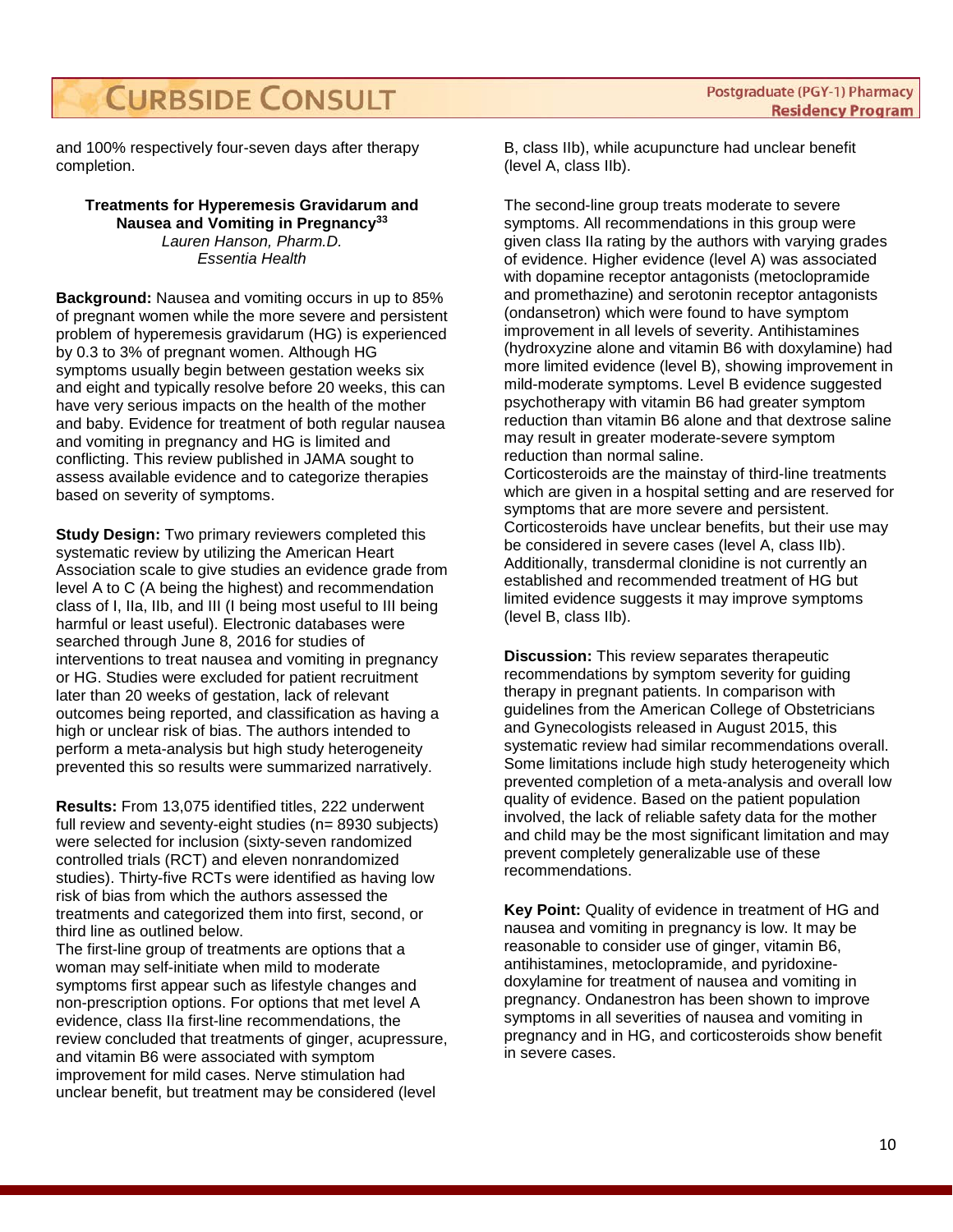#### **Miscellaneous News**

#### **Update on HPV Vaccine Schedule for Adolescents 34-36** Jennifer Nesius, Pharm.D. Coborn's Pharmacy- Little Falls, MN

On October 19, 2016 the Centers for Disease Control and Prevention (CDC) announced a simplified vaccine administration schedule for the human papillomavirus (HPV) vaccine, to be adopted into practice immediately. In the year 2015, the CDC estimates that just over 65% of teens ages 13-17 received the HPV vaccine. The agency hopes to increase the vaccination rate by decreasing the number of total doses needed. Human papillomavirus can cause genital warts and cancer. Gardasil®-9 protects against nine different strains of this virus. Protection is provided against cervical, vulvar, and vaginal cancer in females, anal and throat cancer in both females and males, and penile cancer in males. Females and males are also protected against genital warts. The vaccine is noted to be particularly successful in preventing cervical cancer caused by HPV strains.

The change will affect adolescents ages nine through 14, and will decrease the number of vaccinations in the series from three to two. New recommendations state the vaccine can be given at zero and six months for the limited age group. This change differs from the original three-dose series requiring administration at initial, one to two, and six months.

The patient age groups eligible for the vaccine (ages nine through 26) remain the same. However, the vaccine is commonly given around the ages 11-12. ACIP evaluated several studies that concluded the two-dose schedule offers the same amount or better protection than the three-dose schedule in the selected age group. This means that a large number of eligible recipients may benefit from the convenience of one less trip to their healthcare provider. Hopefully, the increased in convenience will correspond with an increase in the number of patients fully vaccinated against HPV.

**Advancement in Insulin Pumps 37-38** Shawna Gervais, Pharm.D. Avera Marshall Regional Medical Center

#### **New Insulin Pump Release:**

On September 28, 2016, Medtronic announced FDA approval of its newest device: the MiniMed 670G. The MiniMed 670G system will be the third addition to the current list of Medtronic insulin pump products which currently include the MiniMed 530G and MiniMed 630G systems. The MiniMed 630G system in an insulin pumpand-monitor combination system that was released earlier in August 2016. The new MiniMed 670G is a hybrid closed-system insulin pump which is FDA approved for patients 14 years of age and older who have type 1 diabetes mellitus. Further studies are also underway to expand FDA approval beyond type 1 diabetes. The newer system, MiniMed 670G, will be available for patients in the spring of 2017. Patients who have purchased the MiniMed 630G system after August 11, 2016 are eligible to upgrade to the 670G for \$299 after its release. Patients who purchase the MiniMed 630G system before December 31, 2016 may be eligible for a free upgrade if they participate in the System Access program.

What's new? The older Medtronic system, MiniMed 630G, will suspend insulin release for 2 hours once blood glucose falls below a preset level, but the new MiniMed 670G system has the capability to suspend insulin when blood glucose is dropping to a predicted low, and will resume after blood glucose recovers. This is a huge benefit for patients who have hypoglycemic unawareness.

The automated-basal function allows the pump to automatically adjust basal rate throughout the day to improve blood sugars. This could potentially lead to better control and improved A1c. The basal rate will be adjusted based off of algorithms and blood glucose readings. The MiniMed 670G sensor is reported to have enhanced accuracy and performance in addition to a 7 day life, compare to a 6-day life with the MiniMed 630G sensor.

The new Medtronic MiniMed 670G has great potential for patients. Between the suspend function and the autoadjusted basal rate, theoretically, patients will be able to have better control of their insulin and minimal hypoglycemic events. This innovative technology will allow patients to focus more on life, instead of making plans around their diabetes.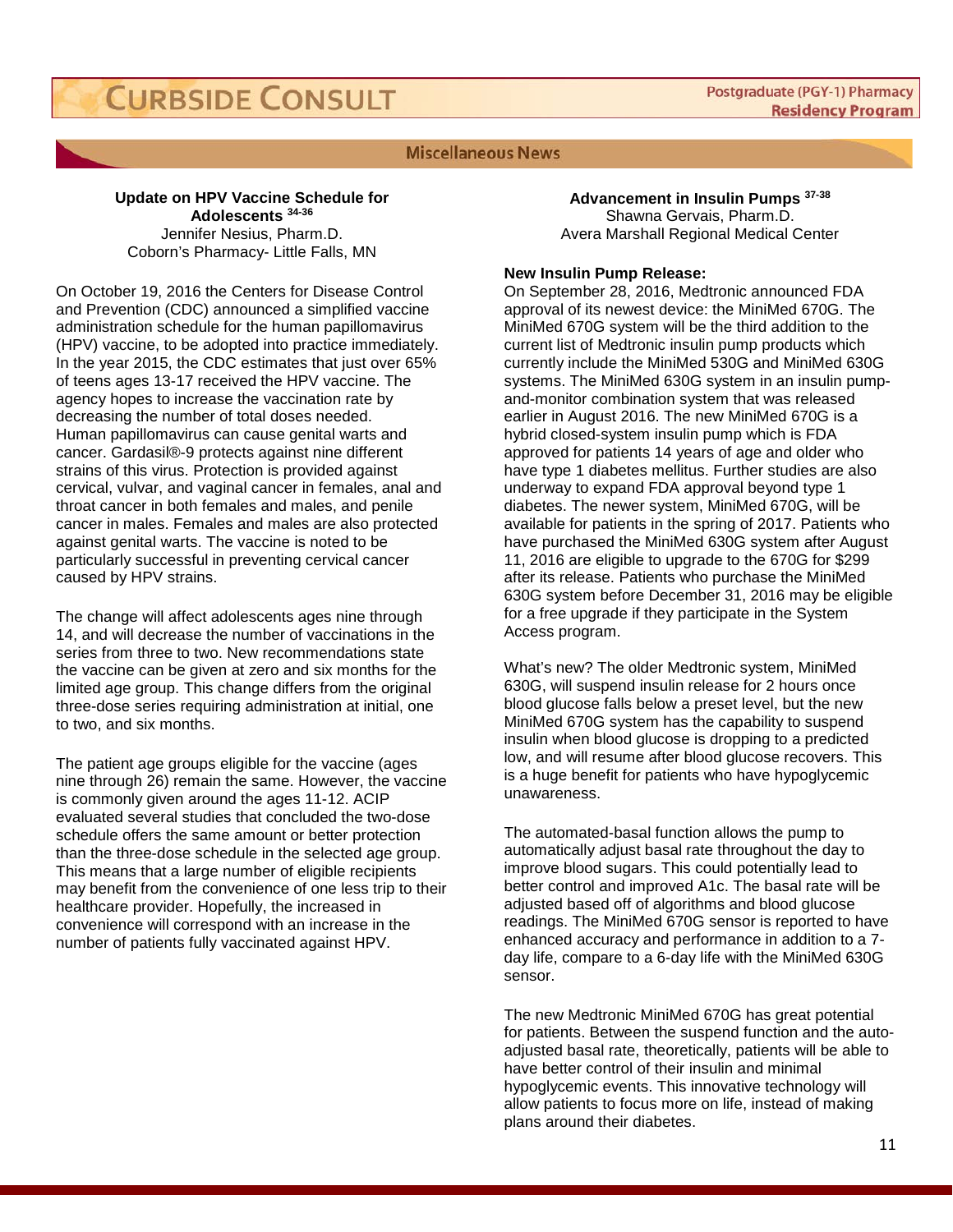#### **New Drug Updates**

**Adlyxin® (lixisenatide), developed by Sanofi-Aventis U.S. LLC<sup>39</sup>** Lara Kerwin, Pharm.D. North Memorial Golden Valley Clinic

**Indication:** Lixisenatide was approved by the Federal Drug Administration (FDA) in July 2016 to improve glycemic control in adult patients with type II diabetes mellitus (T2DM) in addition to diet and exercise.

**Mechanism of Action:** As a glucagon-like peptide-1 (GLP-1) receptor agonist, lixisenatide mimics endogenous human GLP-1 by improving insulin secretion in the presence of high blood glucose, decrease glucagon secretion, and slow gastric emptying to regulate appetite.

**Dosage and Administration:** The recommended dose is 10 mcg subcutaneously daily within one hour before the same meal daily for two weeks. On day 15, the dose should be increased to 20 mcg daily as tolerated. Missed doses should be given administered one hour before the next meal. Lixisenatide is supplied as two prefilled pens, a 10 mcg (50 mcg/mL) green pen and a 20 mcg (100 mcg/mL) burgundy pen. Each pen contains 15 doses of medication. Pens must be primed before first use and discarded in 14 days. Pen needles must be prescribed separately.

**Effectiveness:** The FDA approval of lixisenatide was due to the outcomes of the GetGoal clinical program, which included over 5000 patients in 13 international randomized control trials. These trials studied the effects of lixisenatide with diet and exercise alone and in addition to metformin, with and without other oral antidiabetic agents, and in addition to a basal insulin regimen. Notably, lixisenatide was not studied in combination with short-acting insulin regimens. Across the 13 trials, lixisenatide offered a 0.7% to 1% decrease

in HbA1c from baseline in 26 weeks. In two separate trials, lixisenatide was found to be non-inferior to the HbA1c lowering ability of exenatide 10 mg twice daily and insulin glulisine three times daily in addition to oral medications and/or basal insulin. Maximum weight loss observed over study periods was approximately 2.7 kg; however, this difference was not always statistically significant.

**Safety:** The ELIXA Cardiovascular (CV) Outcomes study was an international randomized, double-blind, placebo-controlled study of more than 6000 adult patients with T2DM and recent history of acute coronary syndrome. The primary composite outcome measure was time to first major adverse cardiovascular event (or "MACE+", which included CV death, non-fatal myocardial infarction or stroke, or hospitalization for unstable angina). Over a median duration of therapy of 22-23 months, lixisenatide was found to be non-inferior to placebo (non-inferiority margin 1.3, HR 1.02 [95% CI  $0.89 - 1.17$ ]) for MACE+ outcomes.

Common side effects of lixisenatide include nausea, vomiting, diarrhea, headache, dizziness, and hypoglycemia ( $\geq 5\%$ ). It is recommended to avoid use in patients with end-stage renal disease, pancreatitis, severe gastroparesis, or in combination with short-acting insulin.

**Place in therapy:** Lixisenatide may be considered as an alternative GLP-1 agonist to other in-class agents (e.g. liraglutide and dulaglutide) in addition to diet, exercise, and metformin for reduction of HbA1c in adult patients with T2DM. Liraglutide and dulaglutide are reasonable to consider prior to lixisenatide due to better weight loss and established improvement in MACE+ outcomes with liraglutide and convenient, once-weekly dosing with dulaglutide.

#### **References**

- 1. Vestbo J, Leather D, Diar Bakerly N, et al. Effectiveness of fluticasone furoate-filanterol for COPD in clinical practice. *N Engl J Med.*  2016;375(13):1253-1260.
- 2. Connolly SJ, Milling TJ, Eikelboom JW, et al. Andexanet alfa for acute major bleeding

associated with factor Xa inhibitors. *N Engl J Med*. 2016;375(12):1131-1141.

3. Cunningham AL, Lal H, Kovac M, et al. Efficacy of the herpes zoster subunit vaccine in adults 70 years of age or older. *N Engl J Med*. 2016;375(11):1019-1032.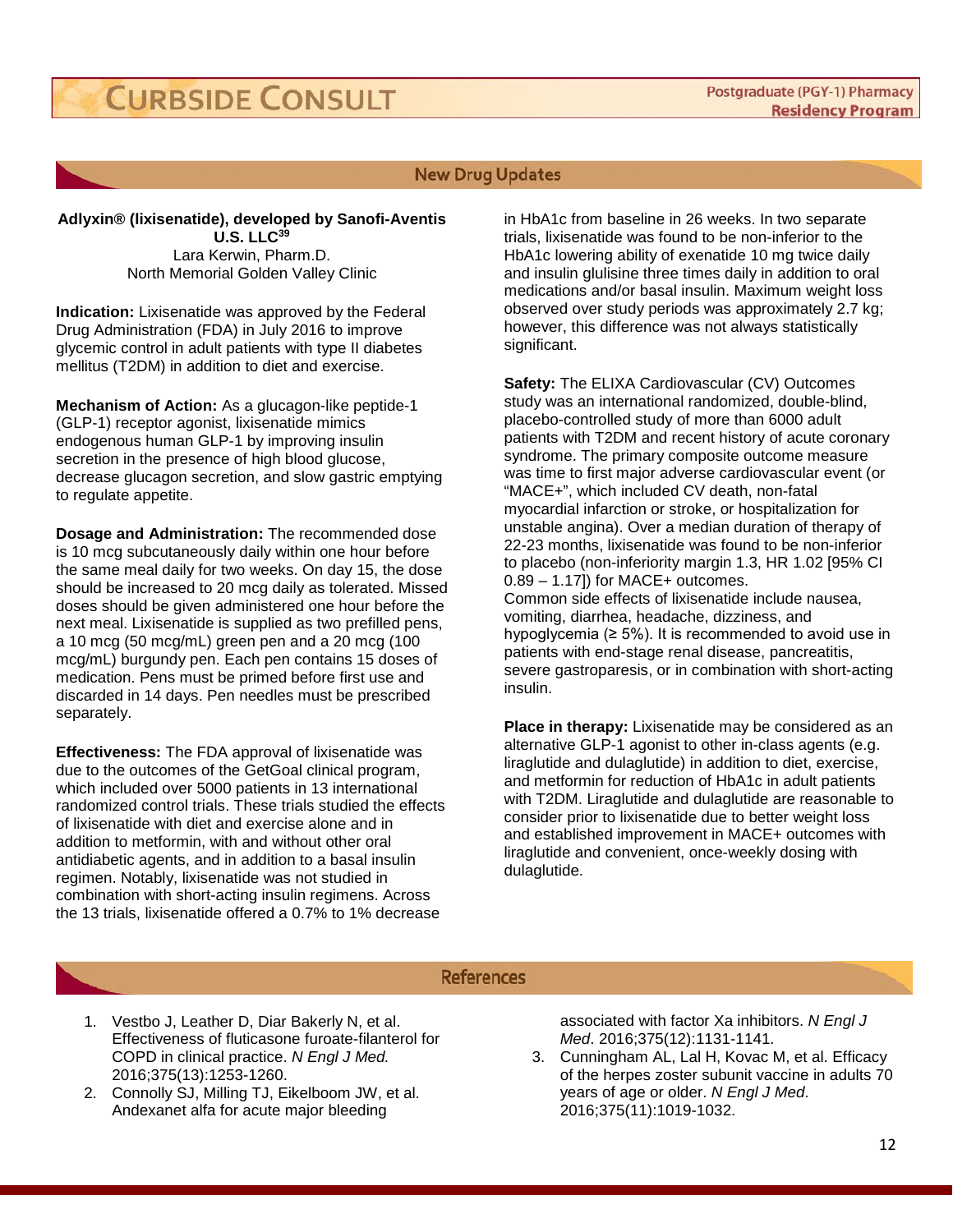http://dx.doi.org/10.1056/NEJMoa1603800. doi: 10.1056/NEJMoa1603800.

- 4. Zostavax [package insert]. Whitehouse Station, NJ: Merck Sharp & Dohme Corp; 2/2016. https://dailymed.nlm.nih.gov/dailymed/drugInfo.c fm?setid=30a0464e-e012-4c16-bc05- 88f07e412203. Accessed November 20, 2016.
- 5. Centers for Disease Control and Prevention. *Shingles (Herpes Zoster).* http://www.cdc.gov/shingles/vaccination.html Published May 1, 2014. Updated November 25, 2014. Accessed November 20, 2016.
- 6. Schwartz JB. Potential Effect of Substituting Estimated Glomerular Filtration Rate for Estimated Creatinine Clearance for Dosing of Direct Oral Anticoagulants. *Journal of the American Geriatrics Society*. 2016;64:1996- 2002.
- 7. Jones GR. Estimating renal function for drug dosing decisions. *The Clinical biochemist. Reviews / Australian Association of Clinical Biochemists*. 2011;32:81-88.
- 8. Isaacs, D., Prasad-Reddy, L., & Srivastava, S.B. (2016). Role of glucagon-like peptide 1 receptor agonists in management of obesity. *Am J Health-Syst Pharm, 73*(19), 1493-1507.
- 9. U.S. Department of Health and Human Services; U.S. Department of Agriculture. 2015-2020 dietary guidelines for Americans. 8th ed. December 2015.
- 10. Institute of Medicine. Dietary reference intakes for calcium and vitamin D. Washington, DC: National Academies Pr. 2011.
- 11. National Osteoporosis Foundation. Calcium and vitamin D are essential for bone health. 2015. Assessed at [https://cdn.nof.org/wp](https://cdn.nof.org/wp-content/uploads/2016/04/Calcium-and-Vitamin-D-are-Essential-for-Bone-Health.pdf)[content/uploads/2016/04/Calcium-and-Vitamin-](https://cdn.nof.org/wp-content/uploads/2016/04/Calcium-and-Vitamin-D-are-Essential-for-Bone-Health.pdf)[D-are-Essential-for-Bone-Health.pdf](https://cdn.nof.org/wp-content/uploads/2016/04/Calcium-and-Vitamin-D-are-Essential-for-Bone-Health.pdf) on November 18, 2016.
- 12. Chung M, Balk EM, Brendel M, et al. Vitamin D and calcium: systematic review of health outcomes. Evidence Report/ Technology Assessment no. 183. (Prepared by Tufts Evidence based Practice Center under contract no. 290-2007-10055-I.) AHRQ publication no. 09-E015. Rockville: Agency for Healthcare Research and Quality. 2009.
- 13. Chung M, Tang AM, Fu X, et al. Calcium intake and cardiovascular disease risk: an updated systematic review and meta-analysis. Ann Intern Med. 2016. doi:10. 7326/M16-1165.
- 14. Kopecky SL, Bauer DC, Gulati M, et al. Lack of evidence linking calcium with or without vitamin D supplementation to cardiovascular disease in generally healthy adults: A clinical guideline from

the National Osteoporosis Foundation and the American Society for Preventive Cardiology. Ann Intern Med. 2016. doi:10.7326/M16-1743

- 15. Qaseem A, Kansagara D, Forciea MA, et al. Management of chronic insomnia disorder in adults: a clinical practice guideline from the American College of Physicians. *Ann Intern Med*. 2016;165:125-133.
- 16. 2. Wilt TJ, MacDonald R, Brasure M, et al. Pharmacological treatment of insomnia disorder: An evidence report for a clinical practice guideline by the American College of Physicians.
- 17. 3. FDA Drug Safety Communication: Risk of next-morning impairment after use of insomnia drugs; FDA requires lower recommended doses for certain drugs containing zolpidem (Ambien, Ambien CR, Edluar, and Zolpimist). *U.S. Food and Drug Administration website*. Available at: http://www.fda.gov/Drugs/DrugSafety/ucm33403 3.htm. 2013. Accessed November 2016.
- 18. 4. FDA requests label change for all sleep disorder drug products. *U.S. Food and Drug Administration website*. Available at: http://www.fda.gov/NewsEvents/Newsroom/Pres sAnnouncements/2007/ucm108868.htm. 2007. Accessed November 2016.
- 19. Stone NJ, Robinson JG, Lichtenstein AH, et al. ACC / AHA Guideline on the treatment of blood cholesterol to reduce atherosclerotic cardiovascular risk in adults. Circulation. 2014:1- 49. doi:10.1161/01.cir.0000437738.63853.7a.
- 20. Jacobson T, Ito MK, Maki KC, et al. National Lipid Association recommendations for patientcentered management of dyslipidemia: Part 1 – executive summary. J Clin Lipidol. 2014;8(5):473-488. doi:10.1016/j.jacl.2014.07.007.
- 21. Bibbins-Domingo K, Grossman DC, Curry SJ, et al. Statin use for the primary prevention of cardiovascular disease in adults. J Am Med Assoc. 2016;316(19):1997-2007. doi:10.1001/jama.2016.15450.
- 22. Silverman MG, Ference BA, Im K, et al. Association between lowering LDL-C and cardiovascular risk reduction among different therapeutic interventions. J Am Med Assoc. 2016;316(12):1289-1297. doi:10.1001/jama.2016.13985.
- 23. Mailloux L, Haley W. Hypertension in the ESRD patient: pathophysiology, therapy, outcomes,